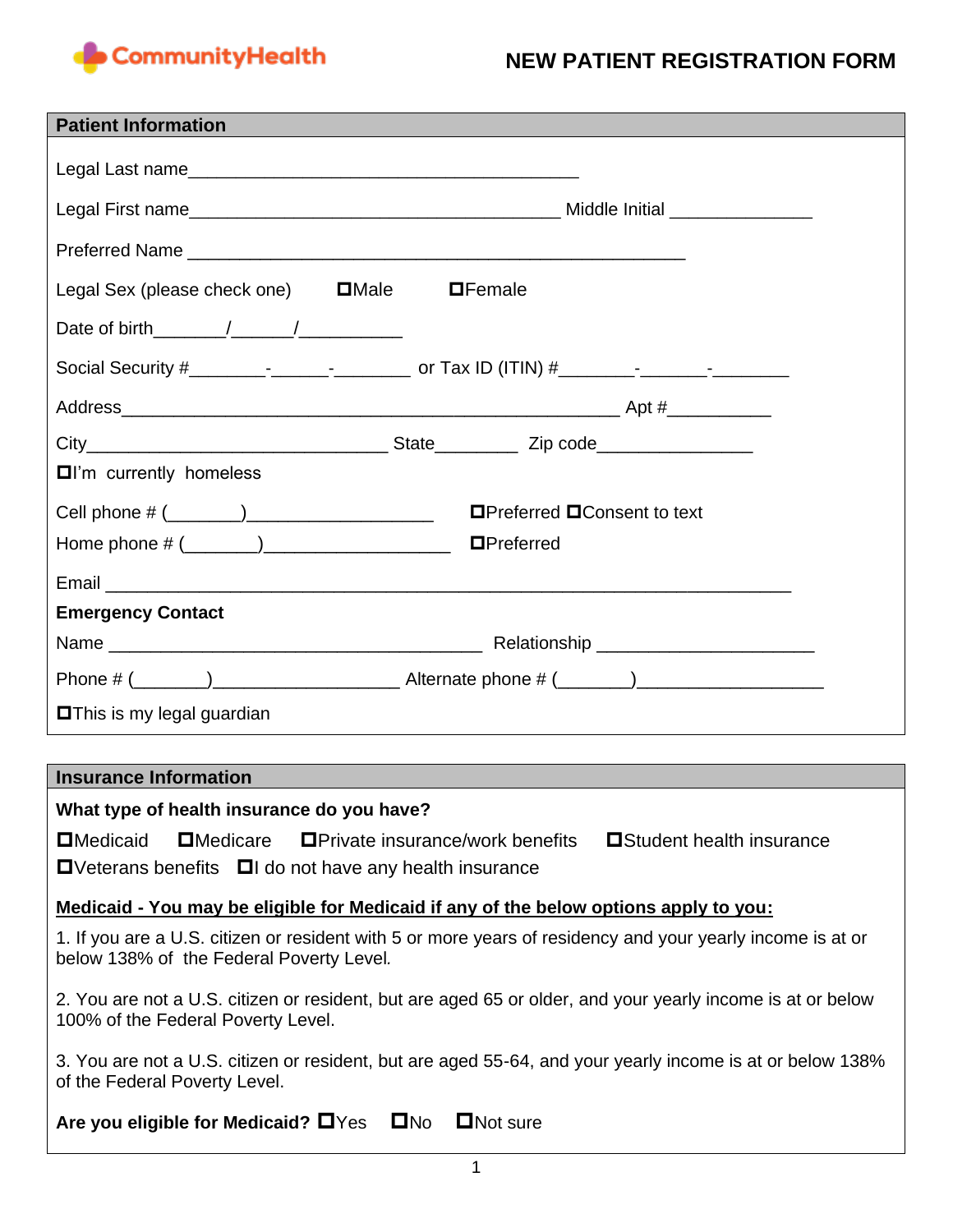| <b>Demographics</b>                                                                                                                                                                                                   |  |  |  |  |
|-----------------------------------------------------------------------------------------------------------------------------------------------------------------------------------------------------------------------|--|--|--|--|
| What is your primary language?<br>$\Box$ Prefer not to answer                                                                                                                                                         |  |  |  |  |
| Race<br><b>DAmerican Indiano/Alaska Native</b><br>$\blacksquare$ Asian<br><b>□Black/African American</b><br><b>ONative Hawaiian/Pacific Islander</b><br><b>□White/Caucasian □Prefer not to answer</b><br>$\Box$ Other |  |  |  |  |
| <b>Ethnicity</b><br><b>□Hispanic/Latino</b><br><b>ONOt Hispanic/Latino</b>                                                                                                                                            |  |  |  |  |
| <b>Marital status</b>                                                                                                                                                                                                 |  |  |  |  |
| <b>ODomestic Partner</b><br><b>DMarried</b><br><b>O</b> Widowed<br><b>ODivorced</b><br><b>□Single</b><br><b>O</b> Separated                                                                                           |  |  |  |  |
| Does your Spouse/Domestic Partner work?<br>$\blacksquare$<br>$\Box$ Other income<br>$\square$ No                                                                                                                      |  |  |  |  |
| <b>Gender identity</b><br>$\square$ Male<br>$\blacksquare$ Female<br><b>OTrans Male</b><br>$\Box$ Other<br><b>□Trans Female</b><br>$\Box$ Prefer not to answer                                                        |  |  |  |  |
| Sex assigned at birth<br>$\square$ Male<br>$\blacksquare$ Female<br>$\blacksquare$ Prefer not to answer<br><b>OUnknown</b>                                                                                            |  |  |  |  |
| <b>Pronouns</b><br>$\Box$ he/him<br>$\Box$ she/her<br>$\Box$ they/them                                                                                                                                                |  |  |  |  |
| Will you need an interpreter? (Spanish and Polish available)                                                                                                                                                          |  |  |  |  |
| $\blacksquare$<br>$\square$ No<br>$\Box$ will come with my own interpreter                                                                                                                                            |  |  |  |  |
| What is your preferred language for communications?<br><b>DEnglish</b><br><b>O</b> Spanish<br><b>O</b> Polish<br>□No preference (communications will be in English)                                                   |  |  |  |  |
| What is the best way to contact you?<br><b>DEmail/Athena Portal</b><br>$\Box$ Phone call<br>$\Box$ Mail<br>$\square$ No preference                                                                                    |  |  |  |  |

# **Household Income Information**

| K                                                                                            | ↘                                             |
|----------------------------------------------------------------------------------------------|-----------------------------------------------|
| <b>Employment status</b>                                                                     | How are you supported?                        |
| $\Box$ Full time (35+ hours/week)                                                            | □ Spouse, friends, or family                  |
| $\blacksquare$ Part time (less than 35 hours/week)                                           | <b>OUnemployment benefits</b>                 |
| <b>O</b> Temporary                                                                           | <b>□Social Security benefits</b>              |
| <b>O</b> Seasonal                                                                            | <b>□</b> Savings or credit cards              |
| <b>Dother</b> ____________________                                                           | □Retirement/pension plan                      |
|                                                                                              | $\Box$ Other $\Box$ Other $\Box$ Other $\Box$ |
| 1. How often are you paid (per)?                                                             |                                               |
| $\square$ Day $\square$ Week $\square$ Two weeks $\square$ Month $\square$ Year (Income Tax) |                                               |
| <b>2.</b> Household Income amount (as listed on income documentation) \$                     |                                               |